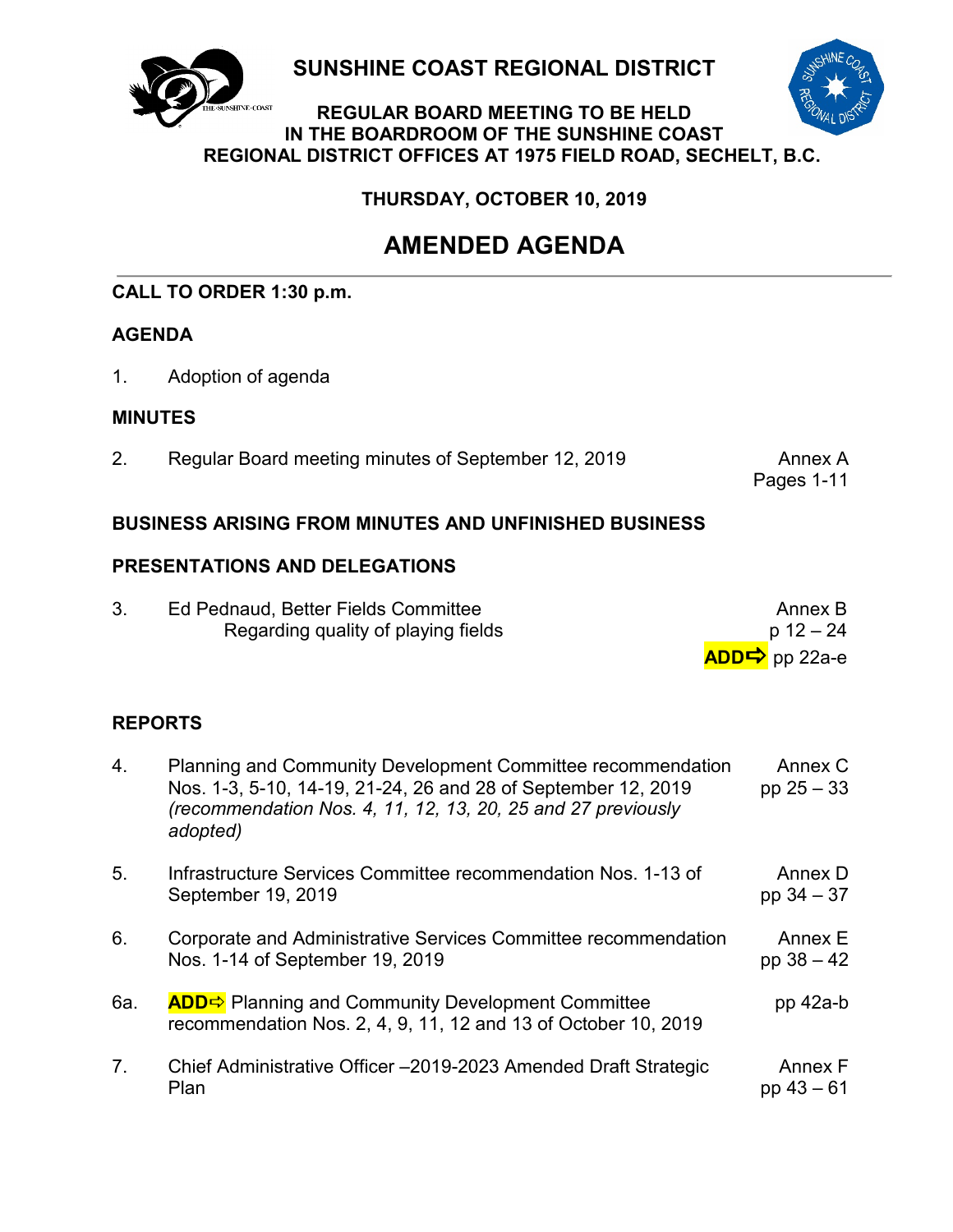#### **COMMUNICATIONS**

#### **MOTIONS**

8. THAT the resignation of Sandra Cunningham from the Area E Advisory Planning Commission be received.

#### **BYLAWS**

- 9. *Roberts Creek Official Community Plan Amendment Bylaw No. 641.10, 2018 – third reading and adoption* **( Voting – Electoral Area Directors – 1 vote each)** Annex G pp 62 – 63 10. *Sunshine Coast Regional District Zoning Amendment No. 310.179, 2018* Annex H
- *– third reading and adoption* **( Voting – Electoral Area Directors – 1 vote each)** pp 64 – 65

#### **DIRECTORS' REPORTS** Verbal

#### **NEW BUSINESS**

#### **IN CAMERA**

THAT the public be excluded from attendance at the meeting in accordance with Section 90  $(1)$   $(a)$ ,  $(c)$ ,  $(e)$ ,  $(g)$ ,  $(k)$   $(i)$  and  $2(b)$ of the *Community Charter* – "personal information about an identifiable individual…", "labour relations or other employee relations", "the acquisition, disposition, or expropriation of land…, "litigation or potential litigation…", "negotiations and related discussions respecting the proposed provision of a municipal service…", "the receipt of advice that is subject to solicitor-client privilege…""the consideration of information received and held in confidence relating to negotiation between the municipality and a provincial government or the federal government or both, or between a provincial government or the federal government or both and a third party".

#### **ADJOURNMENT**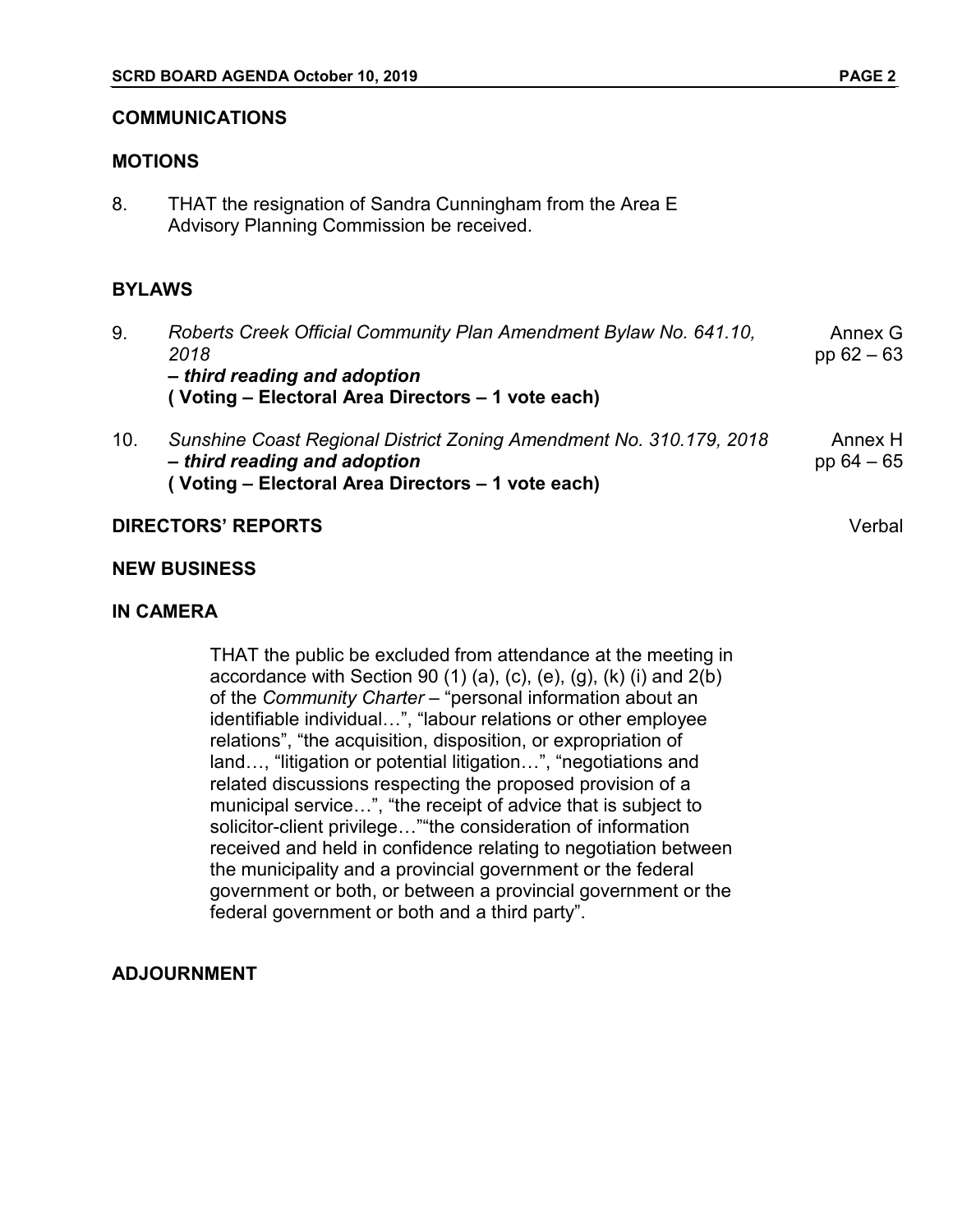

#### Cost Estimates

A cost estimate spreadsheet is attached showing the costs for each of the options. The estimates are based on a total field area of 18,000 square meters and a total length of 3,450 meters of drain pipe. The estimates assum

| <b>OPTION</b> | <b>COST</b>  |  |
|---------------|--------------|--|
| Option 1      | S<br>0.00    |  |
| Option 2      | \$410,000.00 |  |
| Option 3      | \$540,000,00 |  |
| Option 4      | \$490,000.00 |  |
| Option 4a     | \$110,000.00 |  |

The cost estimates assume that some of the stripped topsail material can be reused as growing medium after field remediation.

The existing irrigation system will likely sustain some damage in all options and for all options <sup>a</sup> contingency budget for repair to irrigation <sup>p</sup>iping is included in the cost estimates.

#### Recommendations

After our investigation we have concluded that the slow drainage of the fields can be attributed mainly to the low permeability of the existing sand base. In addition we are of the opinion that the filter fabric will also

The purpose of this study was to present options for improving the field drainage and therefore although Option 1 is an obvious consideration for the SCRD, we have excluded it in our consideration of the recommended option

Options 2, 3, and 4 all achieve the same end result and therefore the recommended option is the least expensive option which is Option 2. Option 2 has been proven to be an effective method of remediation on one other field

Option 4a is significantly cheaper than all the other options, however it will only provide partial improvement of the field drainage system and is not recommended as a stand alone solution. Option 4a could be implemented

|               |                           | Est.<br>169        |                       | Page 5           |
|---------------|---------------------------|--------------------|-----------------------|------------------|
| FRASER VALLEY | <b>SEA TO SKY COUNTRY</b> | <b>HIM BEAKERY</b> | <b>SUNSHINE COAST</b> | VANCOUVER ISLAND |
|               |                           | LOWER MAINLAND     |                       |                  |
|               |                           | ററ                 |                       |                  |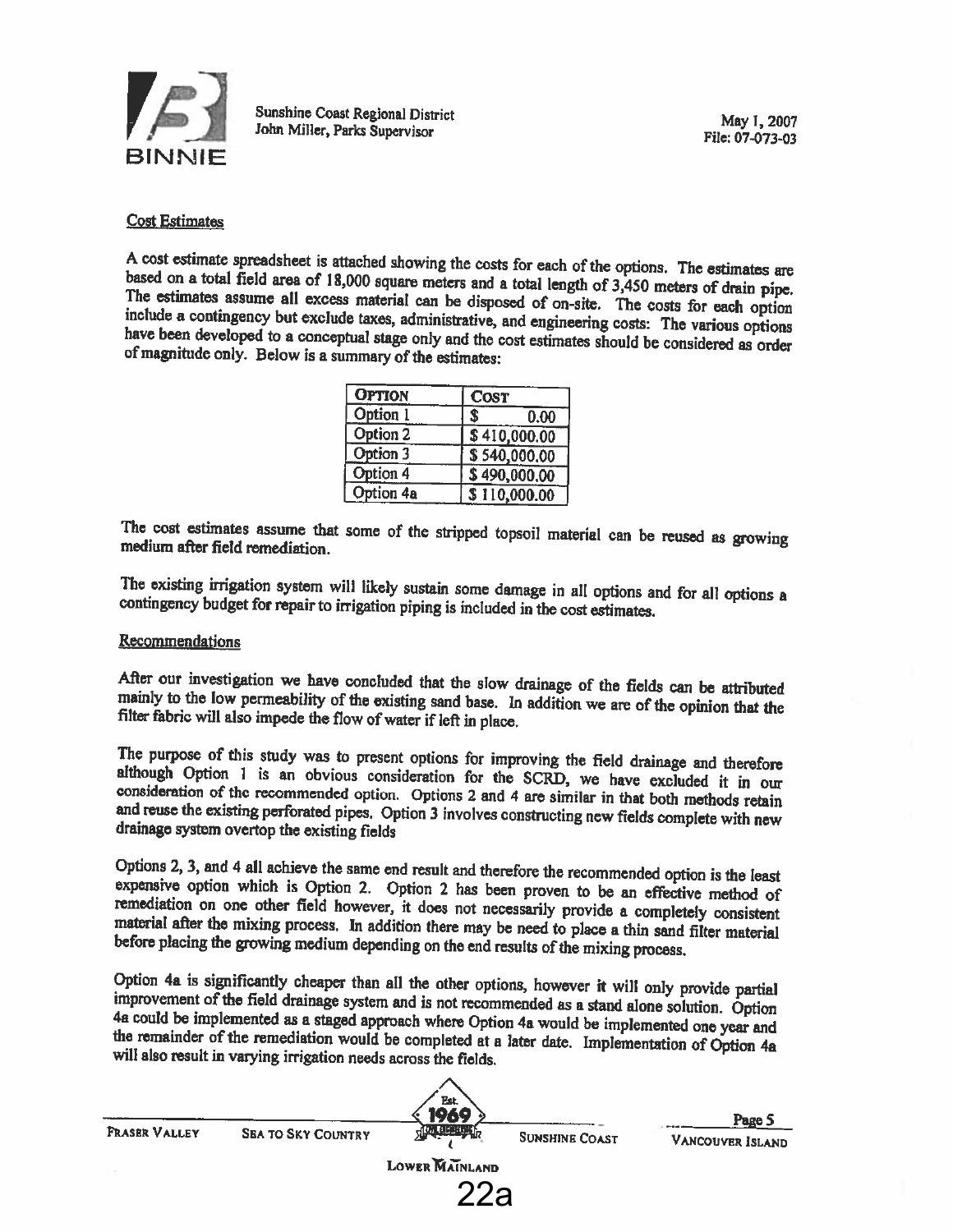

Sunshine CoastSunshine Coast Regional District May 1, 2007<br>
John Miller, Parks Supervisor File: 07-073-03

Prior to implementing any of the options, further investigation should include random video inspection of drain <sup>p</sup>ipes and inspection of the filter fabric over the drains. In addition any method implemented should be first tested on <sup>a</sup> small scale to determine the best construction methods and confirm the desired results are achieved. The options presented are conceptual in design and fiwther design effort would be required to finalize design details.

We trust you find the above repor<sup>t</sup> to your satisfaction. If you have any questions <sup>p</sup>lease contact the writer at 604-420.-I 721.

Yours truly, R.F. BmNIE & ASSOCIATES LTD,

<u>fille</u>d a

James Martens, AScT Senior Project Manger

End.

**JM/kw** 

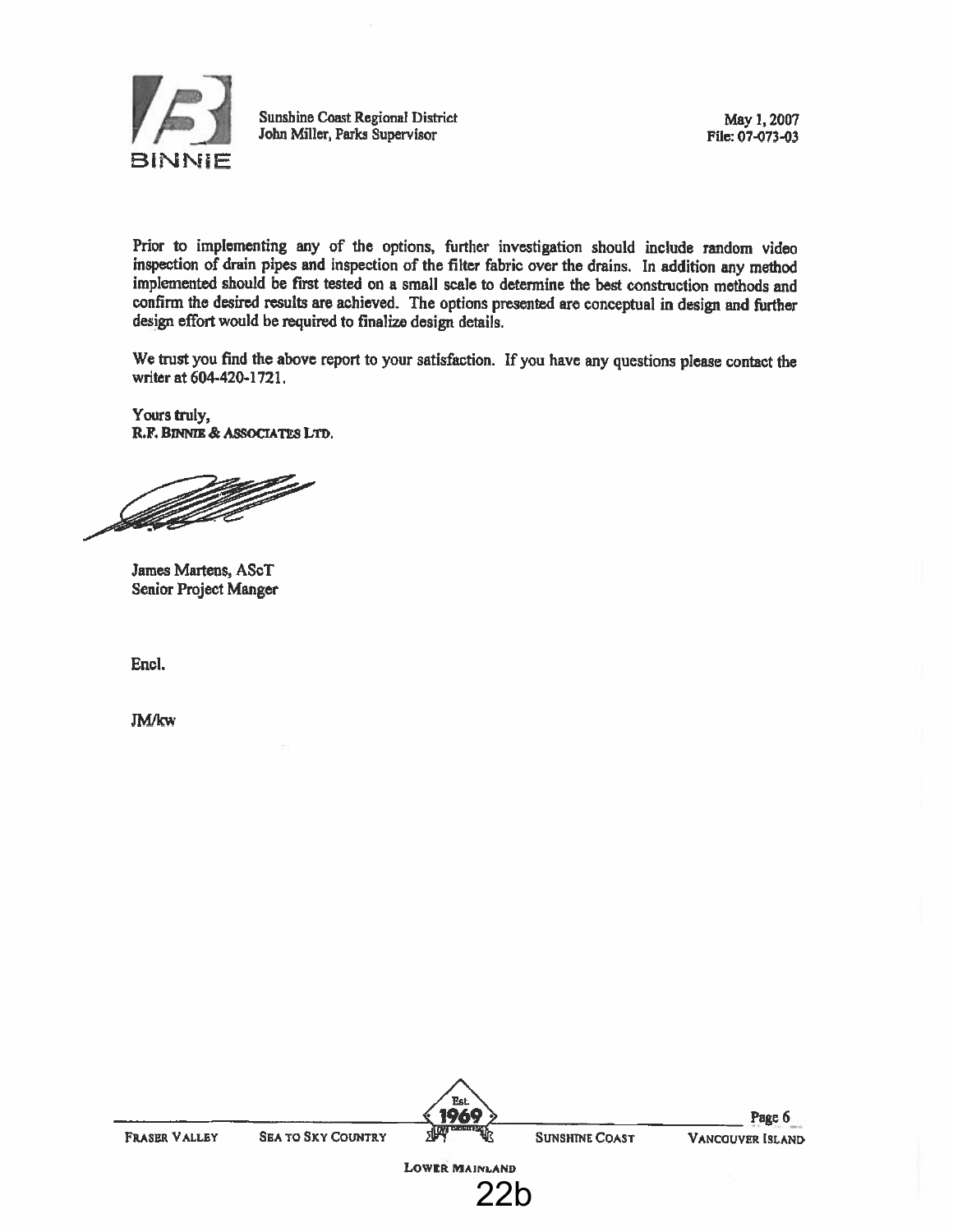

R.F. Binnie & Associates Ltd.

205-4946 CAMADA WAY ENGINEERS, PROJECT MANAGERS & SURVEYORS ELLE BURNARY, B.C. V5G 4H7<br>BINNIE TEL: (604) 420-1721  $\mathbf{BINNIE} \hspace{1.5cm} \begin{array}{ccc} 7 \, \text{E} & \text{(004) 420-1721} \ \text{Fax} & \text{(604) 420-4743} \end{array}$ 

July 28. 2003 fle; 07-073-OS

Sunshine Coast Regional District 1975 Field Road Secheft. B.C. **VON 3A1** 

Attention: Mr. John Miller, Parks Supervisor

Dear Sir

#### RE: Drainage at Shirley Macey Fields

This letter follows our earlier report dated May 25<sup>th</sup>, 2007 regarding the drainage at the Shirley Macey fields. The previous report indicated further investigation and testing should be carried out before implementing an

On July 14<sup>th</sup>, 2008 we met with the Sunshine Coast Regional District (SCRD) on site to discuss<br>implementation of interim measures and test strategies relating to drainage (ssues on the fields. We<br>underatand the SCRD has a

At the time of our alte visit the fields appeared to be in relatively good condition in spite of reported<br>heavy use from soccer groups through the past fall and spring of this year. Some exception to this<br>was noted in high

Given the current budget and the generally acceptable condition of the fields, we are presenting the following methods which could be Implemented to further the field investigation without taiding the fields out of play:

1. In our discussions with the SCRD maintenance staff it was noted that drainage in some areas appeared to be somewhat improved after a coring operation. We recommend continuing with a more intensive coring schedule which over time to determine If the coring has a positive effect on the drainage characteristics of the<br>fields. While the positive effects of coring may not be long lasting, It is an operation which can be repeated easily when needed.



22 c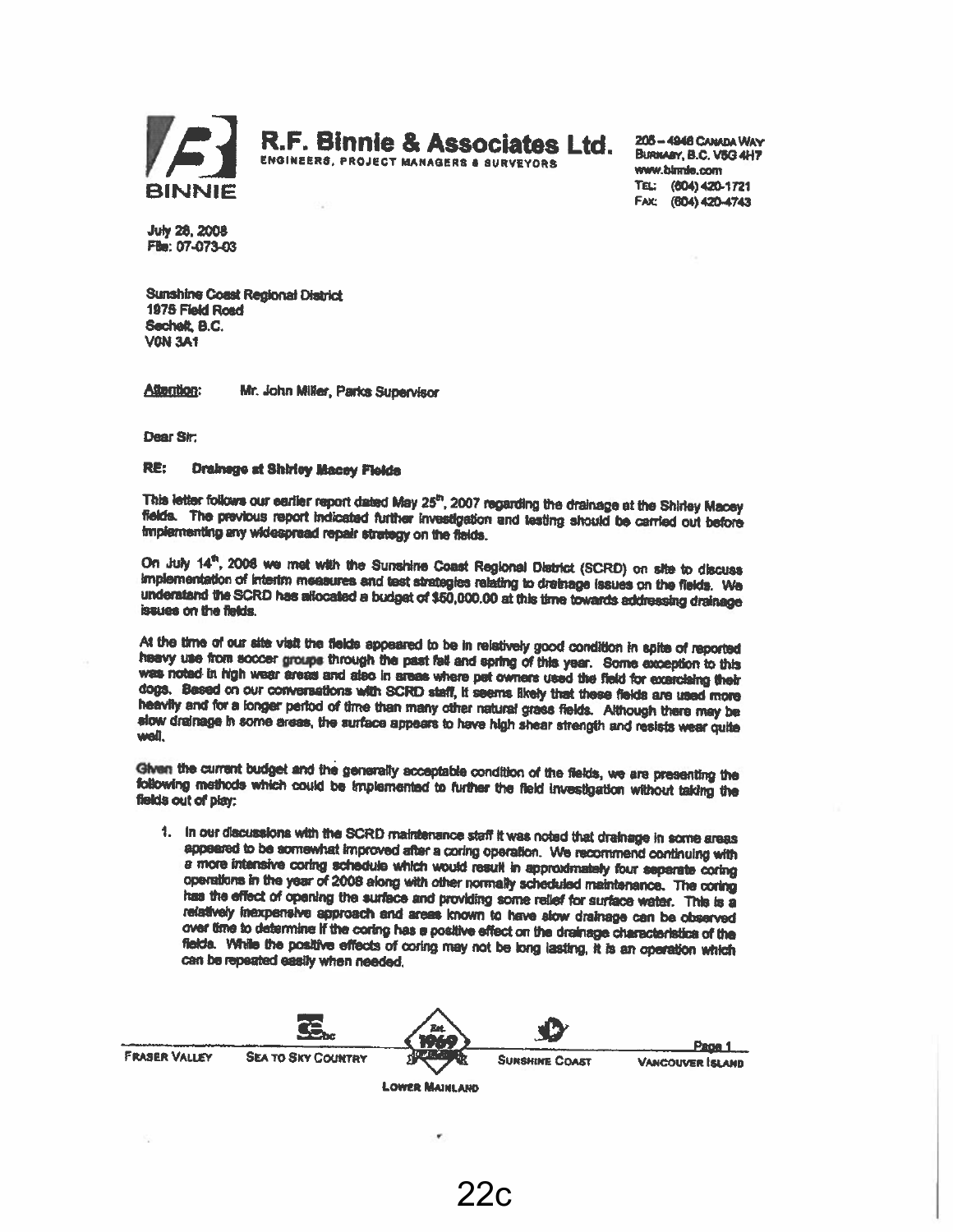

- 2. Excavate to expose several of the lateral drains in order to view the conditions of the filter Cloth, drain rock and perforated pipe and determine If all components are In working order. This operation could be canted out by exposing several lateral drain <sup>p</sup>ipes nest the center of the two fields where the pipes terminate at the collector trench, and then exposing the same pipes at the other end near the edge of the field. This will sllow the main playing surface to remain in operation and also minimize the damage to the field. Alter exposure of the ends of the perforated <sup>p</sup>ipes, a. video inspection of those <sup>p</sup>ipes should also be completed.
- 3. Choose <sup>a</sup> test area near the edge of <sup>a</sup> field where the drainage is known to be slow end excavate small trenches approximately 200 millimetres wide extending down to the same depth as the top of the drain rock in the perforated laterals. The tranches should be cut perpendicular to the existing perforated pipes at intervals of approximately 3 meters in the test section. The excavated trenches should be filled with drain rock material (birds eye gravel) and then the growing medium <sup>p</sup>leced beck over the trenches. If this method improves the drainage sufficiently then it could be used on a wider scale to improve targeted areas of the fields without taking the entire field out of service
- 4. Provide signage at the park entrance educating pet owners on the adverse affects the animals have on the playing surface of the fields and directing them to the other available paesive areas surrounding the playing surfaces of the fields. This could include improving the condition of areas outside the fields to provide a more desirable and designated pet exercise area(s). This will likely not eliminate the pet exercise activities on the field area but with education can significantly reduce the damage caused by this activity

The above describes some of the initial steps which can be taken before committing to a more compietienslve repair strategy for these fields. Based on our information, ootnrnunity and user groups are currently enjoying the use of these fields to a much greater degree than is the case on many other natural grass fields. It is not unusual to have natural grass fields closed during the summer months to recover ftom spring activity and this has not been neceasary with these flelda While there may be some incriwenlence to users from areas of sw drainage during the wet months the fields appear to be serving the community reasonably well.

It should also be noted that Implementing methods to improve drainage may reduce the toughness of the surface and possllly Inaeaae the need for irrigation as <sup>a</sup> result of improved drainage characteristIcs. Given the high cost and disnjptive nature of an approach which takes the entlie field out of use for an extended period of time, and provided that the lateral drains are operating as Intended, implementing less Intrusive measures may provide adequate improvement while at the same time efiminating the need for large expenditures on repair strategies for these fields.

Yours truly. RF. BINNIE S ASSOCIATES LTD.

James Martens, AScT Senior Project Manager

|                      |                           | Est.                  |                       | Page 2          |
|----------------------|---------------------------|-----------------------|-----------------------|-----------------|
| <b>FRASER VALLEY</b> | <b>SEA TO SKY COUNTRY</b> | was the state         | <b>SUNSHINE COAST</b> | VANCOUVER SLAND |
|                      |                           | <b>LOWER MAINLAND</b> |                       |                 |

Î.

22d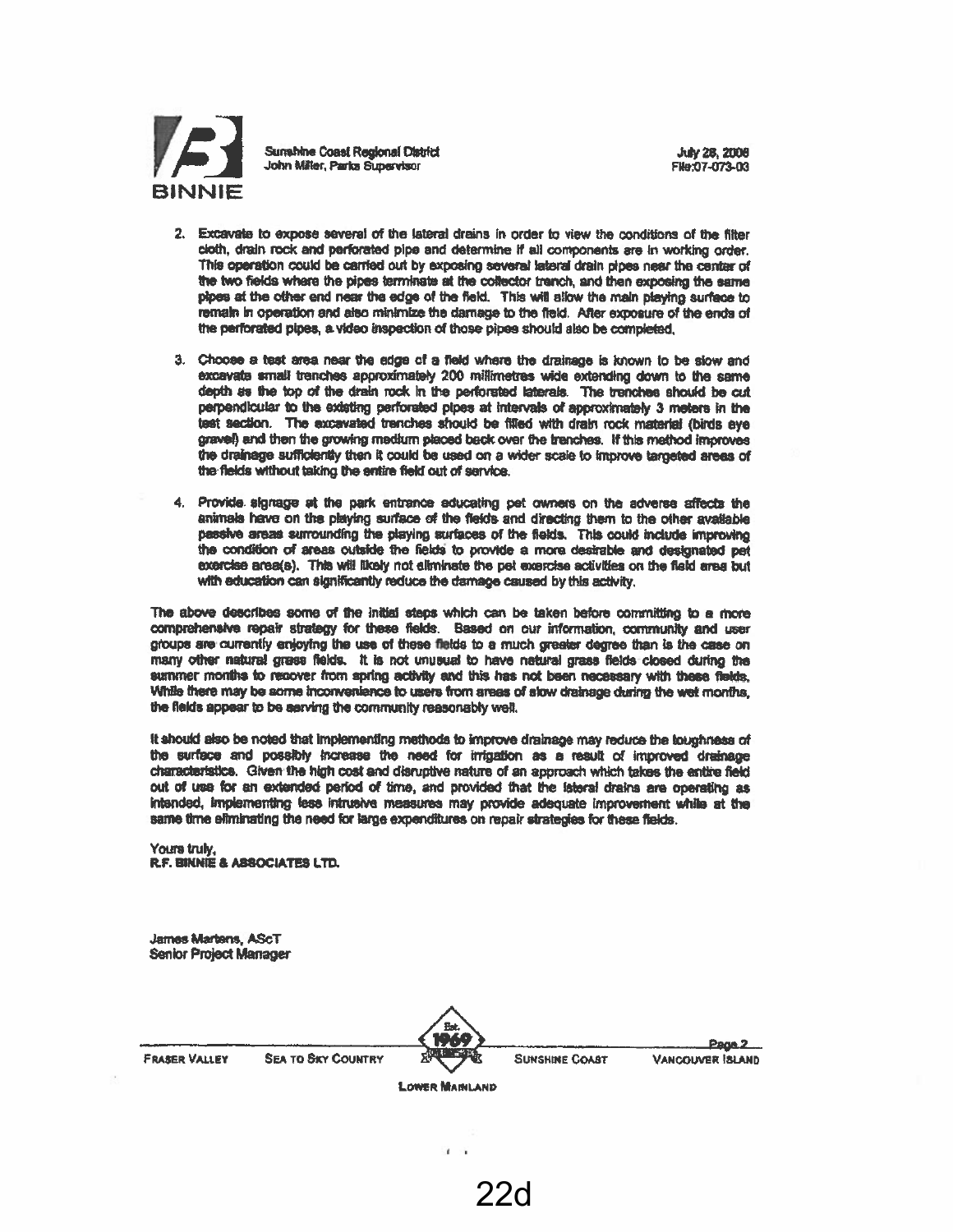#### Better Fields Committee: SCRD Board Delegation October 10, 2019

We respectfully submit the following suggestions to follow up on our delegation and the serious concerns of Sunshine Coast field users:

- At this board meeting, revise your strategic plan to include improved fields maintenance and upgrades in the SCRD Strategic Plan.
- Support an intergovernmental ad-hoc committee of personnel in charge of field maintenance from all local governments and SD46, with community representation from the user groups, to meet at least once every two months.
- End current SCRD practice of dismissing outside advice regarding field maintenance, and instead pursue and embrace it, ideally on a coordinated, intergovernmental basis via the ad-hoc committee.
- Review the past reports included in this agenda, including the Binnie report from 12 years ago and the December 2014 report that states "professional opinion states that the fields should be properly redone with the correct sand to resolve drainage issues."
- At this board meeting, pass a motion requesting SCRD staff to prepare 2020 budget proposals to address this work, particularly at Shirley Macey.
- For this year, focus temporary remediation efforts on Cliff Gilker rather than Shirley Macey, which is a lost cause and requires long-term remediation.
- Vigorously pursue purchase of necessary equipment amongst the four local governments and SD#46. Figure out a cost-sharing arrangement and share these assets.
- Revitalize the Joint Use function to modestly fund enhanced maintenance for community use of SD46 fields in the 2020 budget.

# 22e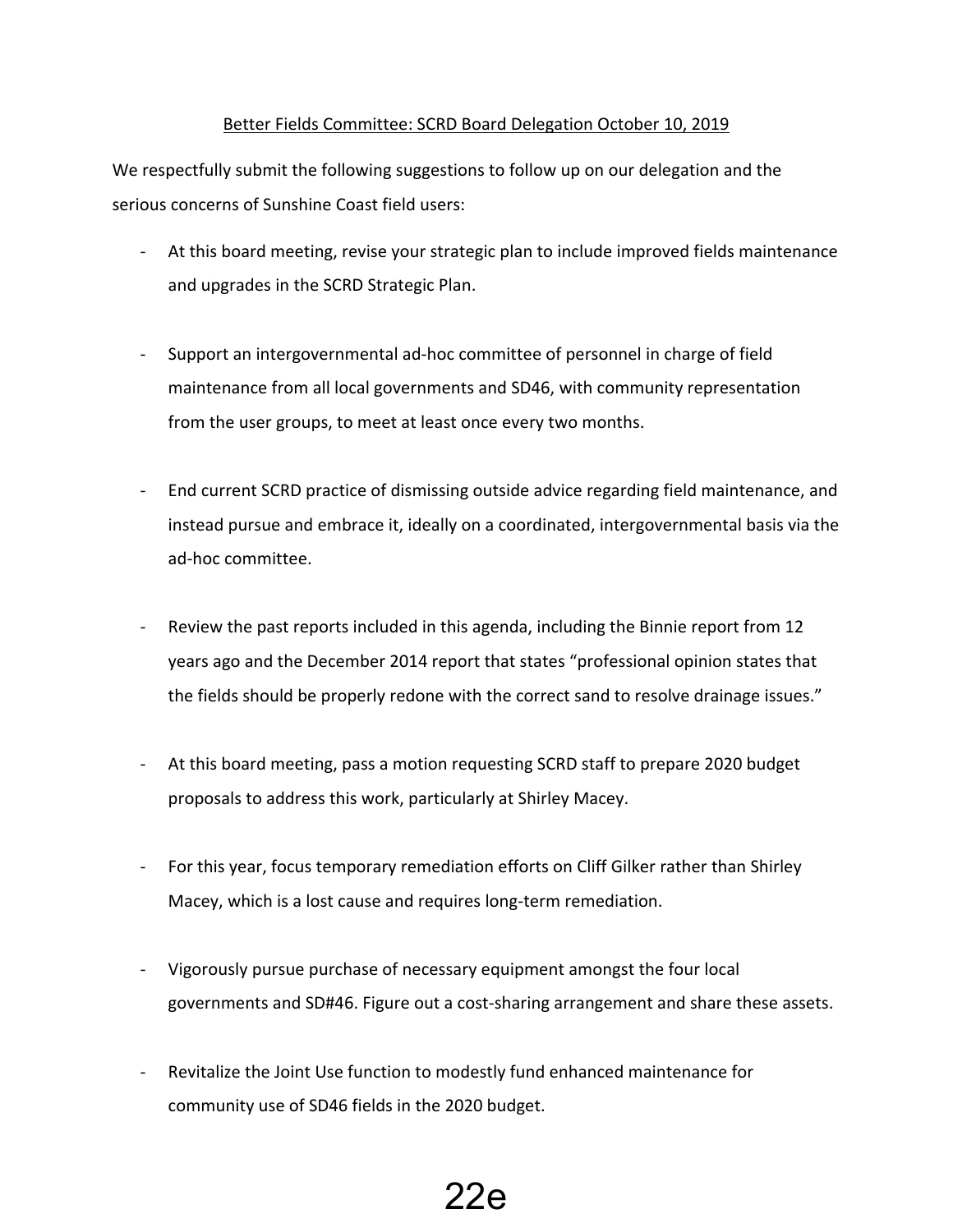#### **Recommendation No. 2** *Sunshine Coast Affordable Housing Society*

THAT the delegation materials from the Sunshine Coast Affordable Housing Society be received;

AND THAT the Sunshine Coast Affordable Housing Society delegation materials be referred to staff and that a proposal for an SCRD sponsored Affordable Housing Conference be brought back to a future Committee;

AND FURTHER THAT this recommendation be forwarded to the Regular Board meeting of October 10, 2019.

#### **Recommendation No. 4** *Supportive Housing Project at former Gibsons RCMP Station*

THAT the SCRD send a letter of support for the proposed supportive housing project in the Town of Gibsons;

AND THAT this recommendation be forwarded to the Regular Board meeting of October 10, 2019.

**Recommendation No. 9** *SCRD Advisory Committees' Comments on BCTS 2019-2023 Operation Plans*

THAT the report titled Advisory Committees' Comments on BCTS 2019-2023 Operation Plans be received;

AND THAT the staff report with Advisory Committee comments be forwarded to BC Timber Sales in response to the BCTS 2019-2023 Operations Plan referral;

AND FURTHER THAT this recommendation be forwarded to the October 10, 2019 Regular Board meeting.

**Recommendation No. 11** *Feedback to Ministry of Agriculture – Class D Slaughter Licence*

THAT the report titled Feedback to Ministry of Agriculture – Class D Slaughter Licence be received;

AND THAT SCRD respond to the Ministry of Agriculture indicating support for expanding Class D licence areas and for permitting the retail sale of Class D license inspected meat in adjacent regions;

AND FURTHER THAT this recommendation be forwarded to the October 10, 2019 Regular Board meeting.

**Recommendation No. 12** *Request for Proposal (RFP) 193500 Contract Award Green Waste Container and Hauling Services*

THAT the report titled Request for Proposal (RFP) 193500 Contract Award Green Waste Container and Hauling Services be received;

AND THAT the contract for Green Waste Container and Hauling Services be awarded to Waste